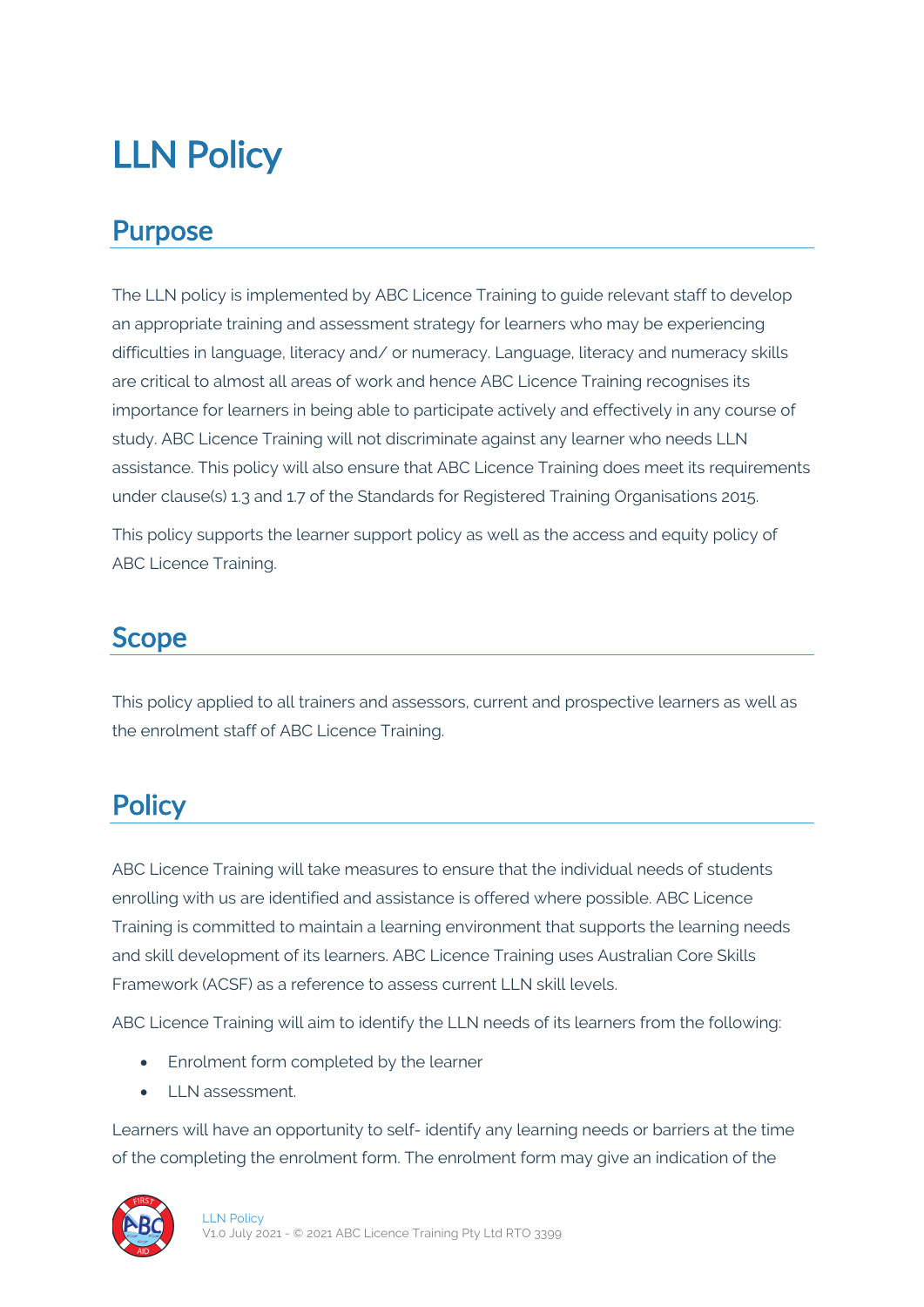individual's grasp of the English language as well as any disclosed disabilities which may be relevant and have to be considered.

ABC Licence Training also required all prospective learners to complete an LLN assessment as part of the enrolment process. This assessment is then used by trainers/assessors as an aid in determining any LLN assistance that the learner might require. If the need for assistance is identified; the learner is advised of the same and ABC Licence Training will be provided ongoing support to accommodate their needs.

A range of strategies are implemented by ABC Licence Training which may include the following but are not limited to:

- One on one discussions with the learner
- Flexible assessment methods
- Adapting tasks to allow for more practice
- Provision of resources for the development of LLN skills
- An embedded LLN support plan
- Support students during their study with training and assessment materials and strategies that are easily understood and suitable to the level of the workplace skills being delivered
- Provide clear information to students about the detail of the language, literacy and numeracy assistance available (where applicable)
- Refer students to an external language, literacy and numeracy support services that are beyond the support available within ABC Licence Training and where this level of support is assessed as necessary. Students maybe advised to visit: https://www.dese.gov.au/skills-education-and-employment/providers

In an instance where, the need for LLN assistance is identified during the course of training; ABC Licence Training will provide the learner with study assistance and an individual learning plan.

All records relating the LLN assessments including feedbacks will be kept securely and confidentiality will be maintained at all times.

Students have the right to appeal against a decision made with respect to the LLN assessment outcome in accordance with the Complaints and Appeals process of ABC Licence Training.